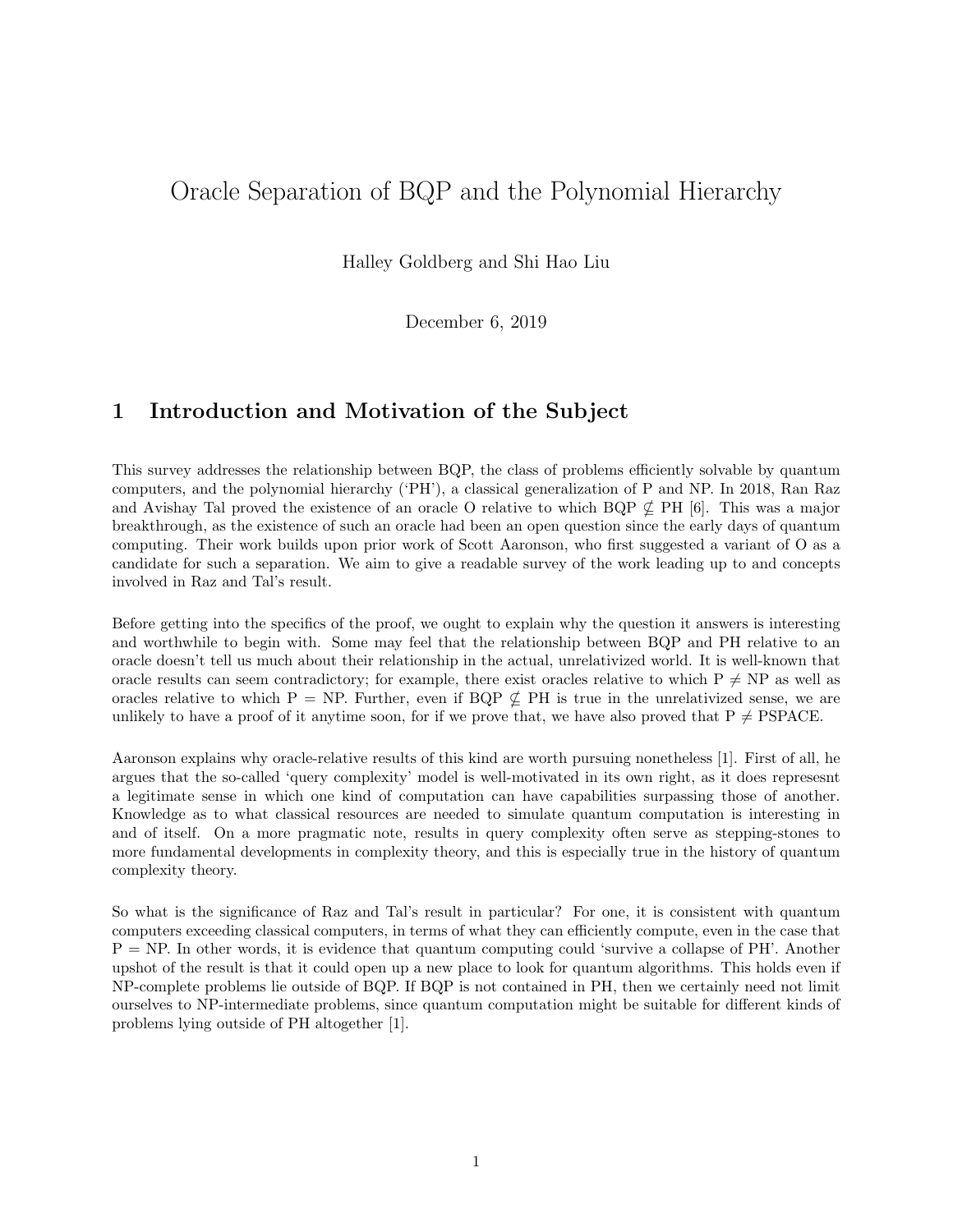### 2 Definitions and Results

We begin by recalling the main complexity classes involved in Raz and Tal's paper: PH, BQP, and AC<sup>0</sup>. These definitions are standard and may be found in any textbook on complexity theory.

**PH:** The polynomial hierarchy, or PH, is a generalization of P and NP. Formally, for  $i \geq 1$ , a language  $\mathcal{L}$  is in  $\Sigma_i^p$  iff there exists a polytime TM M and a polynomial q such that for all x,

 $x \in \mathcal{L} \iff \exists u_1 \in \{0, 1\}^{q(|x|)} \forall u_2 \in \{0, 1\}^{q(|x|)} \dots Q_i u_i \in \{0, 1\}^{q(|x|)} M(x, u_1, \dots, u_i) = 1,$ 

where  $Q_i$  denotes  $\forall$  or  $\exists$  depending on whether i is even or odd.

Then PH =  $\cup_i \Sigma_i^p$ .

BQP: Bounded-error quantum polynomial time, or BQP, is the set of problems solvable by a quantum computer in polynomial time. Formally, a language  $\mathcal L$  is in BQP iff there exists a polynomial-time uniform family of quantum circuits  $\{Q_n \mid n \in \mathbb{N}\}\$  such that:

- 1. for all  $n \in \mathbb{N}$ ,  $Q_n$  takes n input qubits and outputs 1 bit
- 2. for all  $x \in \mathcal{L}$ ,  $Pr(Q_{|x|} \text{ accepts } x) \geq \frac{2}{3}$
- 3. for all  $x \notin \mathcal{L}$ , Pr $(Q_{|x|}$  rejects  $x) \geq \frac{2}{3}$

**AC<sup>0</sup>**: A language  $\mathcal{L}$  is in AC<sup>0</sup> iff it can be decided by a family of Boolean circuits  $\{C_n \mid n \in \mathbb{N}\}\$ , where each  $C_n$  has poly(n) size and constant depth. Moreover, each  $C_n$  consists of unbounded fan-in AND and OR gates and NOT gates occurring only at the leaves.

Now, let  $U_N$  be the uniform distribution over  $\{\pm 1\}^N$ , and let  $\mathcal D$  be some other distribution over  $\{\pm 1\}^N$ . We say that an algorithm  $A$  distinguishes between  $U_N$  and  $\mathcal D$  with advantage  $\varepsilon$  iff

$$
|\Pr_{x \sim U_N}[A \text{ accepts } x] - \Pr_{x' \sim D}[A \text{ accepts } x']| = \varepsilon
$$

That is, the difference between the probabilities of A accepting a sample drawn from  $U_N$  and a sample drawn from D respectively is equal to  $\varepsilon$ .

Finally, we mention that much of the paper takes place in the "black box" model, also known as the "query complexity" model. In this model, the input  $x \in \{\pm 1\}^N$  is accessed via queries to a black box. In particular, classical algorithms are allowed to apply the mapping  $i \to x_i$  for unit cost, where  $x_i$  is the i<sup>th</sup> bit of x. Quantum algorithms are allowed to apply the unitary transformation  $|i, w \rangle \rightarrow x_i |i, w\rangle$  for unit cost; that is, the bit  $x_i$  is encoded in a quantum state as its phase.

The main results of Raz and Tal's paper are as follows:

**Theorem 1.1.** There exists a distribution D over  $\{\pm 1\}^{2N}$  such that: (i) there exists a quantum algorithm that makes 1 query to the input and distinguishes between  $U_{2N}$  and  $\mathcal D$  with advantage  $\Omega(1/\log N)$ , and (ii) no  $AC^0$  circuit distinguishes between  $U_{2N}$  and  $\mathcal D$  with advantage better than  $\mathrm{polylog}(N)/\sqrt{N}$ .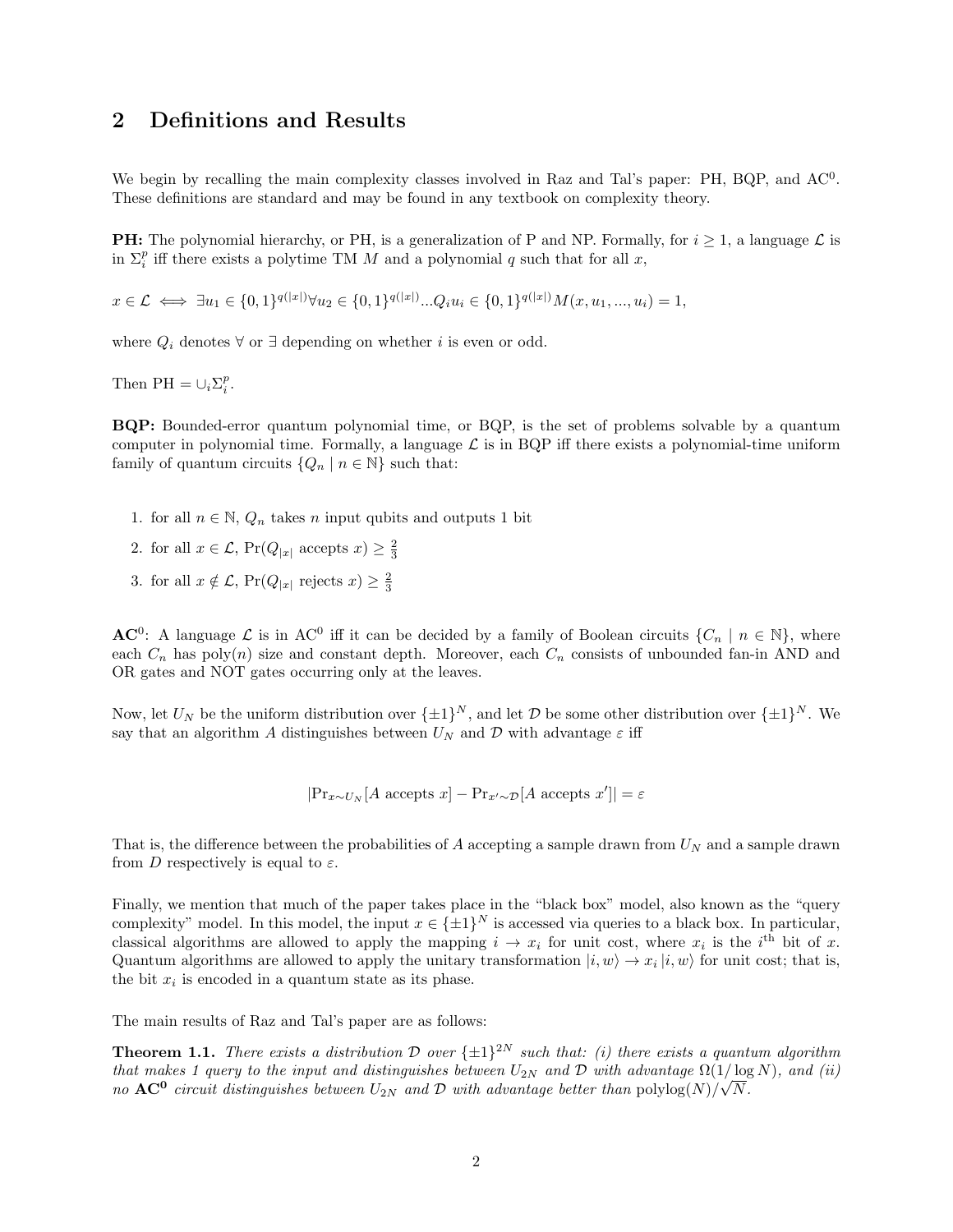**Theorem 1.2.** There exists a distribution D over  $\{\pm 1\}^N$  such that: (i) there exists a quantum algorithm that makes polylog(N) queries to the input and distinguishes between  $U_{2N}$  and D with advantage  $1-2^{-polylog(N)}$ , and (ii) no **AC<sup>0</sup>** circuit distinguishes between  $U_{2N}$  and  $D$  with advantage better than  $\text{polylog}(N)/\sqrt{N}$ .

**Corollary 1.5.** There exists an oracle O such that  $BQP^O \nsubseteq PH^O$ .

Informally, Theorems 1.1 and 1.2 state that there exists a distribution  $D$  that is easy for a quantum algorithm to distinguish from uniform, but hard for every classical circuit to distinguish. Theorem 1.2 is obtained from Theorem 1.1 through standard amplification techniques, which we do not cover here. See [6] for a proof. Corollary 1.5 is obtained from Theorem 1.2 as explained in the next section. After that section, we show how Raz and Tal proved Theorem 1.1.

### 3 Reframing the Problem

Claim . Theorem 1.2 implies Corollary 1.5.

We began this survey by characterizing our problem as an oracle separation problem: can BQP machines with access to a certain oracle solve problems that PH machines with access to that same oracle cannot solve? In this section, we sketch some of the concepts involved in reframing this question in terms of  $AC<sup>0</sup>$ circuits, as in Theorems 1.1 and 1.2. More formal proofs of the claim can be found in [4] as well as the appendix to [6].

One key idea was noticed in the early 1980s by Furst, Saxe, and Sipser, among others [5]. Let  $N = 2<sup>n</sup>$ , let  $x_n \in {\pm 1}^{2N}$ , and suppose we want to compute some Boolean function  $f: {\pm 1}^{2N} \to {\pm 1}$ .

If there exists a PH oracle machine M taking input  $1^n$  and computing  $f(x_n)$ , then there exists an  $AC^0$ circuit taking input  $x_n$  and computing  $f(x_n)$ .

The high-level reasoning behind this statement is as follows. Given fixed  $M$ ,  $n$ , and  $f$ , our goal is to construct a Boolean circuit computing  $f(x_n)$ . We first convert M to another PH machine  $M_1$  that only makes one oracle query, which can be done without loss of generality. Then, we build up a Boolean circuit corresponding to the computational branches of  $M_1$ . That is, we convert the alternating universal and existential quantifiers into alternating layers of AND and OR gates respectively, and we take the oracle's responses to all possible queries as input to the circuit at its leaves [5]. Note that since the length of the input  $x_n$  is exponential in  $n, M$  can only access indices of  $x_n$  via oracle queries. The size of the associated circuit is quasipolynomial in N.

How does the above equivalence apply to Raz and Tal's result? Well, for each  $n \in \mathbb{N}$ , draw  $x_n$  from  $U_{2N}$ with probability  $1/2$ , and draw  $x_n$  from  $\mathcal D$  with probability  $1/2$ . Now define the language

 $\mathcal{L} = \{1^n \mid x_n \text{ was drawn from the distribution } \mathcal{D}\}\$ 

On one hand, Theorem 1.2 (i) implies that there exists a BQP oracle machine deciding  $\mathcal L$  correctly on all but finitely many inputs. This machine essentially acts according to the quantum algorithm given in section 6 below  $[6]$ . Theorem 1.2 (ii) states, on the other hand, that no  $AC^0$  circuit can distinguish well between  $U_{2N}$  and  $D$ . By the equivalence of PH<sup>O</sup> and AC<sup>0</sup>, the probability that a fixed PH oracle machine decides  $\mathcal{L}$ correctly on input  $1^n$  must be low. The last remaining step is to show that the probability over oracles O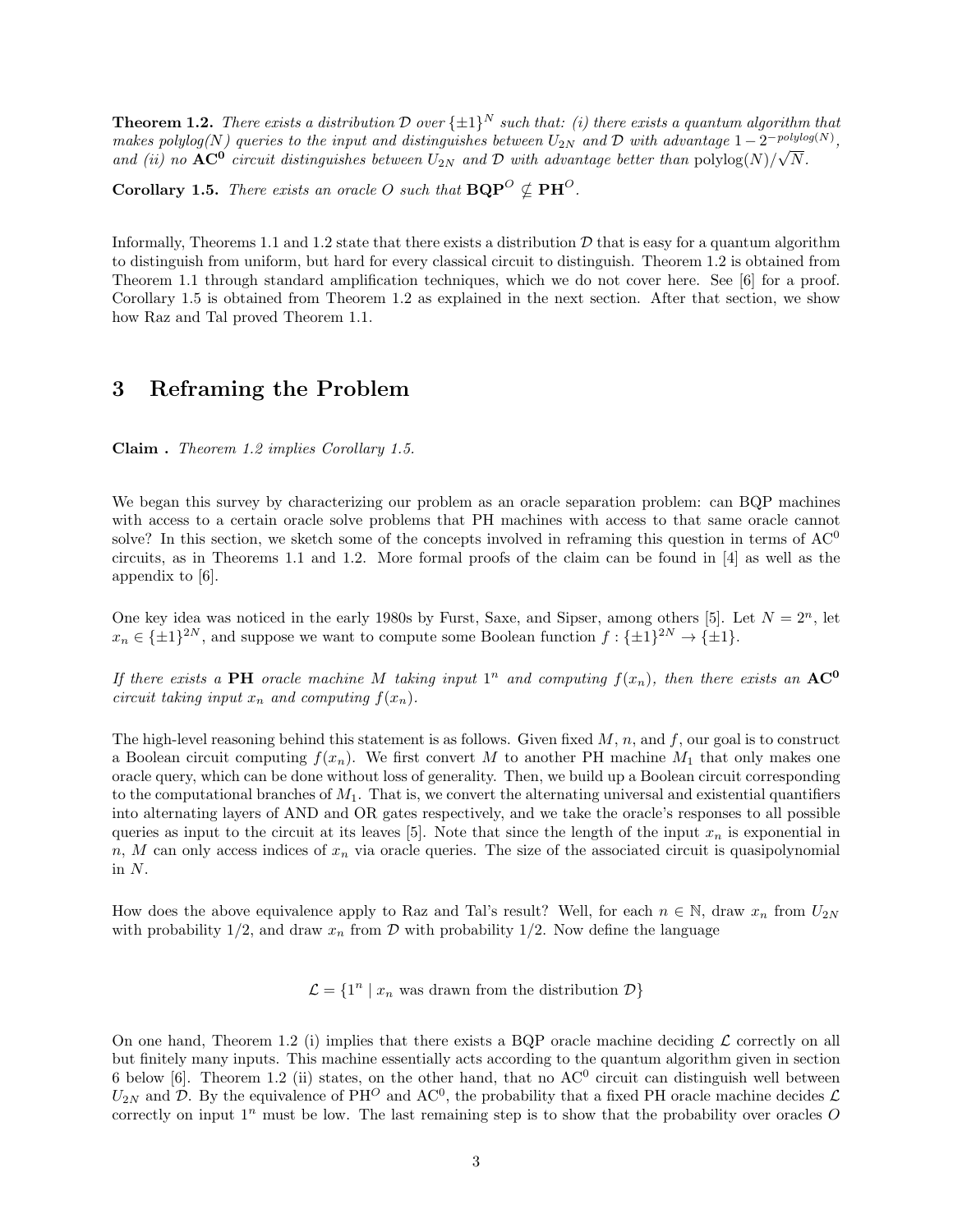that a PH<sup>O</sup> machine decides  $\mathcal L$  correctly for all n is equal to 0. We omit this analysis, which can be found in the appendix to [6].

### 4 The Distributions

Intuitively, the goal is to come up with a distribution  $\mathcal D$  such that  $\mathcal D$  and  $U_{2N}$  can be told apart by a quantum algorithm but not by classical Boolean circuits. Aaronson was the first to suggest the appropriate distribution [1], though Raz and Tal alter it in some ways to suit their subsequent analysis.

Let  $N = 2^n$  for  $n \in \mathbb{N}$ , and let  $\varepsilon = 1/(24 \ln N)$ . We start by defining distributions  $\mathcal G$  over  $\mathbb{R}^{2N}$ :

- 1. Independently sample  $x_1, ..., x_N \sim \mathcal{N}(0, 1)$  (ie. the normal distribution with mean 0 and variance 1) and let  $x = x_1, ..., x_N$ .
- 2. Let  $y = H_N \cdot x$ , where  $H_N$  is the Hadamard transform.
- 3. Output  $z=(x, y)$ .

From  $\mathcal{G}$ , define the distribution  $\mathcal{G}'$  over  $\mathbb{R}^{2N}$  as follow:

- 1. Sample  $z \sim \mathcal{G}$ .
- 2. Output  $\sqrt{\varepsilon}z$ .

Observe that G' can be equivalently defined by following the definition of G but sample  $x_1, ..., x_N$  from  $\mathcal{N}(0,\varepsilon)$  instead.

From  $\mathcal{G}'$ , we define another distribution  $\mathcal{D}$ :

- 1. Sample  $z$  from  $\mathcal{G}'$ .
- 2. Replace each  $z_i$  with  $\text{trnc}(z_i)$ , where trnc is a function that truncates its input to the interval  $[-1, +1]$ , i.e.  $\text{trnc}(z_i) = \min(1, \max(-1, z_i)).$
- 3. Set  $z_i' = 1$  with probability  $\frac{1+\text{trnc}(z_i)}{2}$  and  $z_i' = -1$  with probability  $\frac{1-\text{trnc}(z_i)}{2}$ .
- 4. Output  $z' \in \{\pm 1\}^{2N}$ .

Note that in Aaronson's original distribution [1], the main differences from  $D$  were that  $\varepsilon = 1$  and each  $z_i'$ was taken to be  $sgn(z_i) \in \{\pm 1\}$ , where sgn denotes the sign function. He called it a 'forrelated' distribution (ie. 'Fourier' + 'correlated'), since y is tightly correlated with the Fourier distribution of x, though x and y individually are both uniformly random.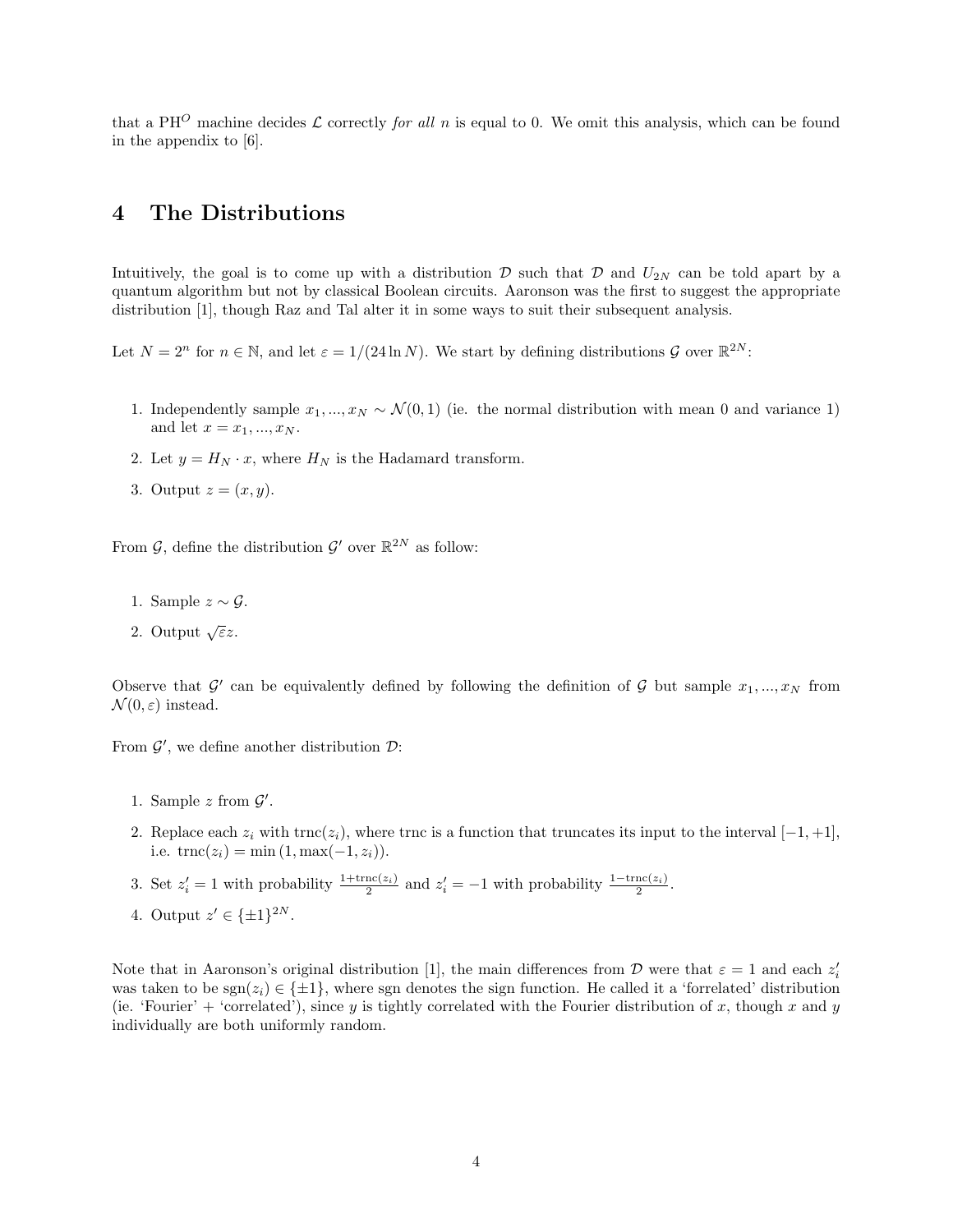### 5 Multilinear Functions

In this section we describe some properties about multilinear function. Along the way we will see how these type of functions correlates to  $AC^0$  circuits.

It is well-known that every  $AC^0$  circuit can be well-approximated by multilinear (low-degree) polynomials over R. For every  $A: \{-1,1\}^m \to \{-1,1\}$ , there is an unique multilinear real polynomial

$$
\tilde{A}(x) = \sum_{S \subseteq [m]} \hat{A}(S) \prod_{i \in S} x_i
$$

called the *multilinear extension of A*, that agrees with A over  $\{-1,1\}^m$ . The terms  $\hat{A}(S)$  are called the Fourier coefficients of f. As a side note, truncating  $\tilde{A}$  to its degree-k parts for some small k gives us a low-degree approximation of A. To analyze  $AC^0$  circuits, it is therefore sufficient for us to analyze the behaviours of their multilinear extensions. For any Boolean circuit  $A: \{\pm 1\}^{2N} \to \{\pm 1\}$  of quasi-polynomial size and constant depth, we will ambiguously denote by A both the circuit itself and its multilinear extension.

Observe that, by the linearity of expectation,  $A(\vec{0}) = \hat{A}(\emptyset) = \mathbb{E}_{u \sim U_{2N}}[A(u)]$ . To show that A cannot distinguish between  $\mathcal D$  and the uniform distribution  $U_{2N}$ , we need to prove that

$$
\mathbb{E}_{z \sim D}[A(z)] \approx \mathbb{E}_{u \sim U_{2N}}[A(u)] = A(\vec{0})
$$

However, it is enough for us to show that  $\left| \mathbb{E}_{z \sim \mathcal{G}'}[A(z)] - A(\vec{0}) \right|$  is small, due to the following claim.

**Claim.** Any multilinear function  $f: [-1,1]^{2N} \to [-1,1]$  has very similar expectation under  $\mathcal{G}'$  and under  $\mathcal{D}$ .

In fact, any multilinear function has the *same* expectation under  $D$  and the truncated variant of  $\mathcal{G}'$ . That is,

$$
\mathbb{E}_{z' \sim \mathcal{D}}[A(z')] = \mathbb{E}_{z \sim \mathcal{G}'}[A(\text{trnc}(z))]
$$

Therefore, the above claim suggests that the quantity  $\left|\mathbb{E}_{z\sim\mathcal{G}'}[A(z)-A(\text{trnc}(z))]\right|$  is small. To state this more precisely, consider the following more generalized claim.

**Claim 5.3.** Let  $0 \leq p, p_0$  such that  $p + p_0 \leq 1$ . Let  $F : \mathbb{R}^{2N} \to \mathbb{R}$  be a multilinear function that maps  $\{\pm 1\}$ to [-1, 1]. Let  $z_0 \in [-p_0, p_0]^{2N}$ . Then,

$$
\mathbb{E}_{z \sim \mathcal{G}'}\left[|A(\text{trnc}(z_0 + pz)) - A(z_0 + pz)|\right] \leq 8N^{-2}
$$

This allows the subsequent analysis to essentially ignore the fact that we truncated to the interval  $[-1, 1]$ in the definition of D. We omit the proof of Claim 5.3, for it is long and rather straightforward. Interested readers may refer to Section 5 of [6].

### 6 The Quantum Algorithm

**Claim** . There exists a quantum algorithm making 1 query and running in time  $O(\log N)$  that distinguishes D from  $U_{2N}$  with advantage  $\Omega(1/\log N)$ .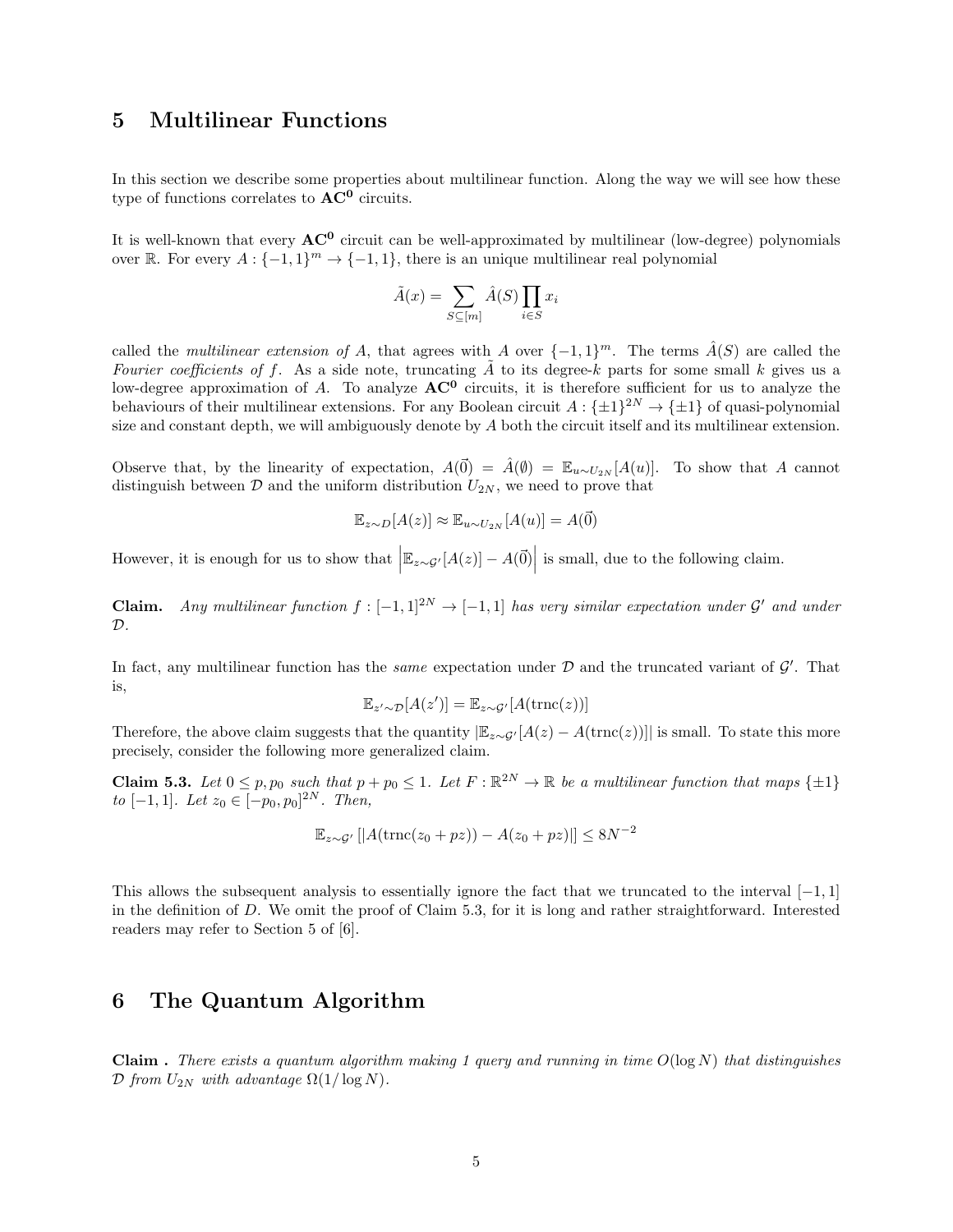Informally, we would like to show that distinguishing  $U_{2N}$  and  $\mathcal D$  is easy for quantum circuits. This is part (i) of Theorem 1.1. Raz and Tal did not give a quantum algorithm explicitly in their paper, but they used properties of an algorithm first developed by Aaronson in [1] and subsequently improved by Aaronson and Ambainis in [2]. The algorithm begins in the state  $|0\rangle^{\otimes n}|0\rangle$  and proceeds as follows:

1) Apply the Hadamard gate  $H$  to the last (control) qubit.

$$
\left| 0 \right\rangle ^{\otimes n} \left| + \right\rangle = \tfrac{1}{{\sqrt 2 }}\left| 0 \right\rangle ^{\otimes n} \left| 0 \right\rangle + \tfrac{1}{{\sqrt 2 }}\left| 0 \right\rangle ^{\otimes n} \left| 1 \right\rangle
$$

2) Apply  $H$  to the first  $n$  qubits.

$$
\frac{1}{\sqrt{2N}}\sum_{i\in[N]}|i\rangle\ket{0}+\frac{1}{\sqrt{2N}}\sum_{i\in[N]}|i\rangle\ket{1}
$$

3) Query x in superposition conditioned on the control qubit being  $|0\rangle$ , and query y conditioned on the control qubit being  $|1\rangle$ .

$$
\frac{1}{\sqrt{2N}}\sum_{i\in[N]}x_i\ket{i}\ket{0}+\frac{1}{\sqrt{2N}}\sum_{i\in[N]}y_i\ket{i}\ket{1}
$$

4) Apply H to the first n qubits conditioned on the control qubit being  $|1\rangle$ .

$$
\frac{1}{\sqrt{2N}}\sum_{i\in[N]}x_i\ket{i}\ket{0} + \frac{1}{\sqrt{2N}}\sum_{i\in[N]}\sum_{j\in[N]}y_jH_{ij}\ket{i}\ket{1}
$$

Finally, measure this state in the  $\{|\rangle, |\rangle\}$  basis, accepting iff the outcome is  $|\rangle$  [2].

$$
\Pr[\text{outcome } |+] = \sum_{i \in [N]} \left( \frac{1}{2\sqrt{N}} x_i + \frac{1}{2\sqrt{N}} \sum_{j \in [N]} (y_j H_{ij}) \right)^2
$$
  
= 
$$
\frac{1}{4N} \sum_{i \in [N]} \left( x_i^2 + 2 \sum_{j \in [N]} H_{ij} x_i y_j + \left( \sum_{j \in [N]} y_j H_{ij} \right)^2 \right)
$$
  
= 
$$
\frac{1}{2} + \frac{1}{2N} \sum_{i \in [N]} \sum_{j \in [N]} H_{ij} x_i y_j
$$

Define  $\varphi(xy) := \frac{1}{N} \sum_{i \in [N]} \sum_{j \in [N]} H_{ij} x_i y_j$ , so Pr[outcome  $|+\rangle$ ] =  $\frac{1+\varphi(x,y)}{2}$ . Note that  $\varphi$  is a multilinear function.

Now that we have defined the quantum algorithm, we need to show that it successfully distinguishes between  $(x, y)$  drawn from  $U_{2N}$  and  $(x, y)$  drawn from  $\mathcal{D}$ , as stated in the claim above.

First of all, it is clear that  $E_{(x,y)\sim U_{2N}}[\Phi(x,y)] = 0$ , by linearity of expectation and the fact that  $E[x_i y_j] = 0$ in the uniform distribution. So when  $(x, y)$  is drawn from the uniform distribution, the quantum algorithm returns each possible output with probability  $\frac{1}{2}$ .

It remains to show that when  $(x, y)$  is drawn from the distribution D, we have  $E[\varphi(x, y)] \in \Omega(1/\log N)$ . Raz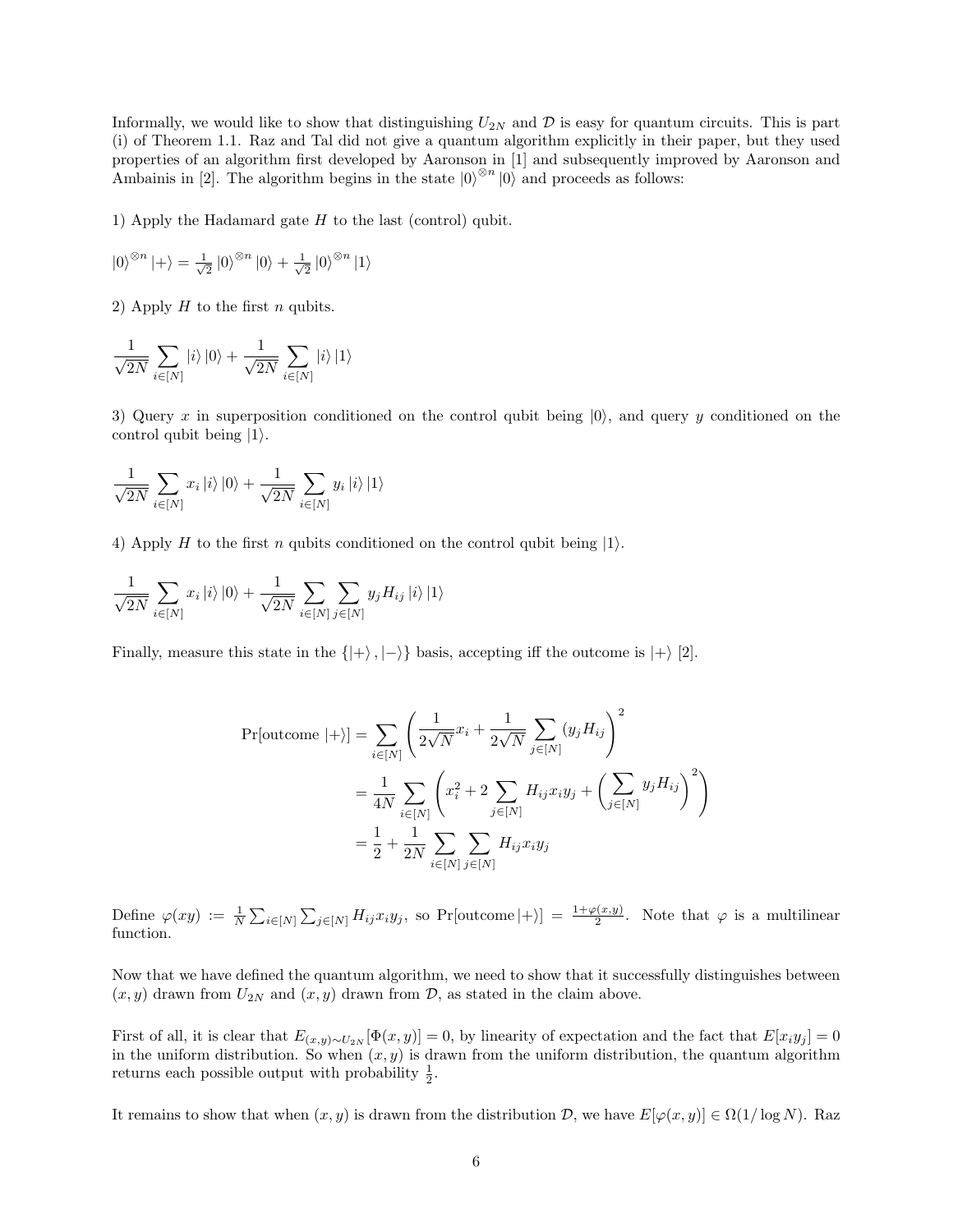and Tal begin by showing this in the case where  $(x, y)$  is drawn from  $\mathcal{G}'$ , as  $\mathcal{G}'$  is a much 'nicer' distribution to analyze than  $D$ . They then use the definitions of  $\mathcal{G}'$  and  $\mathcal{D}$ , as well as some properties of multilinear functions (see the previous section), to give a lower bound in the case of D.

In particular, since  $E_{(x,y)\sim\mathcal{G}'}[x_iy_j]=\varepsilon\cdot H_{ij}$ , it is straightforward to show that  $E_{(x,y)\sim\mathcal{G}'}[\varphi(x,y)]=\varepsilon$ . Then:  $E_{(x',y')\sim\mathcal{D}}[\varphi(x',y')] = E_{(x,y)\sim\mathcal{G}'}[\varphi(\text{trnc}(x),\text{trnc}(y))]$  (by multilinearity of  $\varphi$ )  $\geq E_{(x',y')\sim\mathcal{D}}[\varphi(x',y')] - |E_{(x',y')\sim\mathcal{D}}[\varphi(\text{trnc}(x),\text{trnc}(y)) - \varphi(x',y')]$  (by definition of  $\mathcal{G}',\mathcal{D}$ )  $\geq \varepsilon/2 \in \Omega(1/\log N)$  (by multilinearity of  $\varphi$ )

As a corollary, we get the claim that opens this section [6].

#### 7 The Circuit Lower Bound

We continue our discussion on  $AC^0$  circuits. In this section, we wish to establish the following: **Theorem 7.4.** Let  $A: \{\pm 1\}^{2N} \rightarrow \{\pm 1\}$  be a Boolean circuit of size s and depth d. Then,

$$
\left| \mathbb{E}_{z' \sim \mathcal{D}}[A(z')] - A(\vec{0}) \right| \leq 32\varepsilon (c \log s)^{2(d-1)} N^{-1/2}
$$

As an immediate consequence, we get the following corollary, which is the wanted result:

**Corollary 7.5.** Let  $A : {\pm 1}^{2N} \to {\pm 1}$  be a Boolean circuit of size  $\exp(\log^{O(1)}(N))$  and depth  $O(1)$ . Then,  $|\mathbb{E}_{z'\sim\mathcal{D}}[A(z')] - \mathbb{E}_{u\sim U_{2N}}[A(u)]| \leq \text{polylog}(N)/\sqrt{N}$ N

Before we move on, let us note some property of  $\hat{\mathcal{G}}(S,T) = \mathbb{E}_{(x,y)\sim(G)}\left[\left(\prod_{i\in S}x_i\right)\cdot \left(\prod_{j\in T}y_j\right)\right]$ , the moments of  $\mathcal G$ .

**Claim 4.1.** Let S,  $T \subseteq [N]$  and  $i, j \in [N]$ . Let  $k_1 = |S|, k_2 = |T|$ . Then,

1.  $\hat{\mathcal{G}}(\{i\},\{j\}) = N^{-1/2} \cdot (-1)^{\langle i,j \rangle}$ 2.  $\hat{G}(S,T) = 0$  if  $k_1 \neq k_2$ 3.  $|\hat{\mathcal{G}}(S,T)| \leq k! \cdot N^{-k/2}$  if  $k = k_1 = k_2$ 4.  $\left|\hat{\mathcal{G}}(S,T)\right| \leq 1$ 

The first item is an entry in the covariance matrix of  $\mathcal{G}$ , which is  $\begin{pmatrix} I_N & H_N \\ H_N & I \end{pmatrix}$  $H_N$   $I_N$  . The second item follows from [Isserlis' Theorem,](https://en.wikipedia.org/wiki/Isserlis) stating that  $\mathbb{E}[z_{i_1}...z_{i_{2k-1}}] = 0$  and  $\mathbb{E}[z_{i_1}...z_{i_{2k}}] = \sum \prod \mathbb{E}[z_{i_r}z_{i_\ell}]$  for any  $k \leq N$  and distinct  $i_1, ..., i_{2k}$  in  $[2N]$ , where  $\sum \prod$  means summing over all distinct ways of partitioning  $z_{i_1}, ..., z_{i_{2k}}$  into pairs and each summand is the product of the k pairs. The third item follows from the fact that there are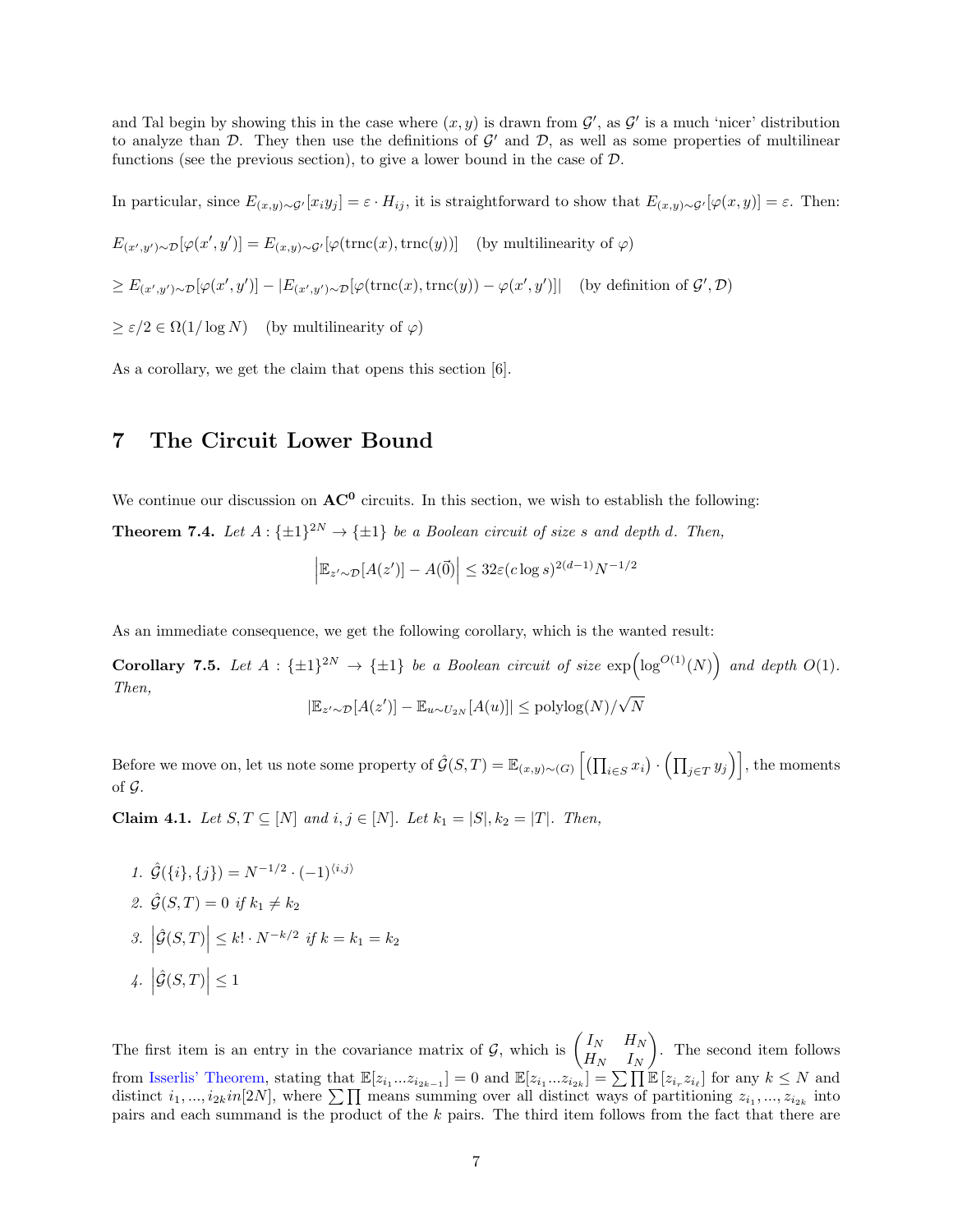k! partitions of elements of S and T into pairs such that each pair contains exactly one variable from each half, and the fact that the covariant of each such pair is  $\pm N^{-1/2}$ . The last item can be easily proven using Cauchy-Schwarz inequality.

To get a picture of how the analysis would go, let us unpack the quantity  $\mathbb{E}_{z'\sim\mathcal{D}}[A(z')] - A(\vec{0})$ .

$$
\mathbb{E}_{z \sim \mathcal{G}'}[A(z)] - \mathbb{E}_{u \sim U_{2N}}[A(u)] = \sum_{S \subseteq [2N]} \hat{A}(S) \left( \mathbb{E}_{z \sim \mathcal{G}'} \left[ \prod_{i \in S} z_i \right] - \mathbb{E}_{u \sim U_{2N}} \left[ \prod_{i \in S} u_i \right] \right)
$$

$$
= \sum_{S \subseteq [2N], |S| \ge 1} \hat{A}(S) \cdot \mathbb{E}_{z \sim \mathcal{G}'} \left[ \prod_{i \in S} z_i \right]
$$

$$
= \sum_{\ell=1}^N \sum_{S \subseteq [2N], |S| = 2\ell} \hat{A}(S) \cdot \mathbb{E}_{z \sim \mathcal{G}'} \left[ \prod_{i \in S} z_i \right]
$$
(1)

$$
=\sum_{\ell=1}^{N}\sum_{S\subseteq[2N],|S|=2\ell}\hat{A}(S)\cdot\varepsilon^{\ell}\cdot\hat{\mathcal{G}}(S)\tag{2}
$$

Equation (1) follows from the second item in Claim 4.1. Since the third and fourth items in Claim 4.1 give us a bound on  $\mathbb{E}_{z\sim G} \left[\prod_{i\in S} z_i\right]$ , to obtain the result, it remains for us to get a bound on the Fourier coefficients  $\hat{A}(S)$ .

#### 7.1 Tal's Tail Bounds on Fourier Coefficients

The analysis made extensive use of the tail bounds on the Fourier coefficients of multilinear extensions of any quasi-polynomial size and constant depth circuit.

**Lemma 7.1.** There exists a universal constant  $c > 0$  such that the following holds. Let  $A : \{\pm 1\}^{2N} \to \{\pm 1\}$ be a Boolean circuit with at most s gates and depth at most d. Then, for all  $k \in \mathbb{N}$ ,

$$
\sum_{S \subseteq [2N]:|S|=k} \left| \hat{A}(S) \right| \le (c \log s)^{(d-1)k}
$$

The quantity translates to  $(\text{polylog}(N))^k$  when s is quasi-polynomial in N and d is constant. This bound was proven by Tal in 2014 in [7] and it was primarily motivated by the proving Theorem 7.4. This is the first place where the Raz and Tal paper goes substantially beyond the work of Aaronson and others. It is tempting to take the bounds in Lemma 7.1 and Claim 4.1 and plug them into formula (2) derived above, hoping to obtain the result directly. In fact, this is what they initially tried to do. Unfortunately, the bound fails to give us the desired result when we add in the terms corresponding to large  $k$ .

#### 7.2 Random Walks

Instead, Raz and Tal took a different approach, inspired by the work [3] of Chattopadhyay, Hatami, Hosseini, and Lovett. We view  $z \sim \mathcal{G}'$  as the result of a random walk  $\frac{1}{\sqrt{2}}$  $\frac{1}{t} \cdot (z^{(1)} + \dots + z^{(t)}),$  where  $z^{(1)}, \dots, z^{(t)} \sim \mathcal{G}'$  are t vectors sampled independently from  $\mathcal{G}'$ , for some t. One could check that the walk produces a distribution having the same mean and variance as  $\mathcal{G}'$ . The proof is then carried out using a hybrid argument. That is, we define the *i*-th hybrid as  $H_t = \frac{1}{\sqrt{2}}$  $\overline{t} \cdot (z^{(1)} + \dots + z^{(i)}),$  and show that, for each  $i = 0, ..., t - 1,$ 

$$
|\mathbb{E}[A(H_{i+1})] - \mathbb{E}[A(H_i)]| \leq \frac{\delta}{t} \cdot \mathrm{polylog}(N)
$$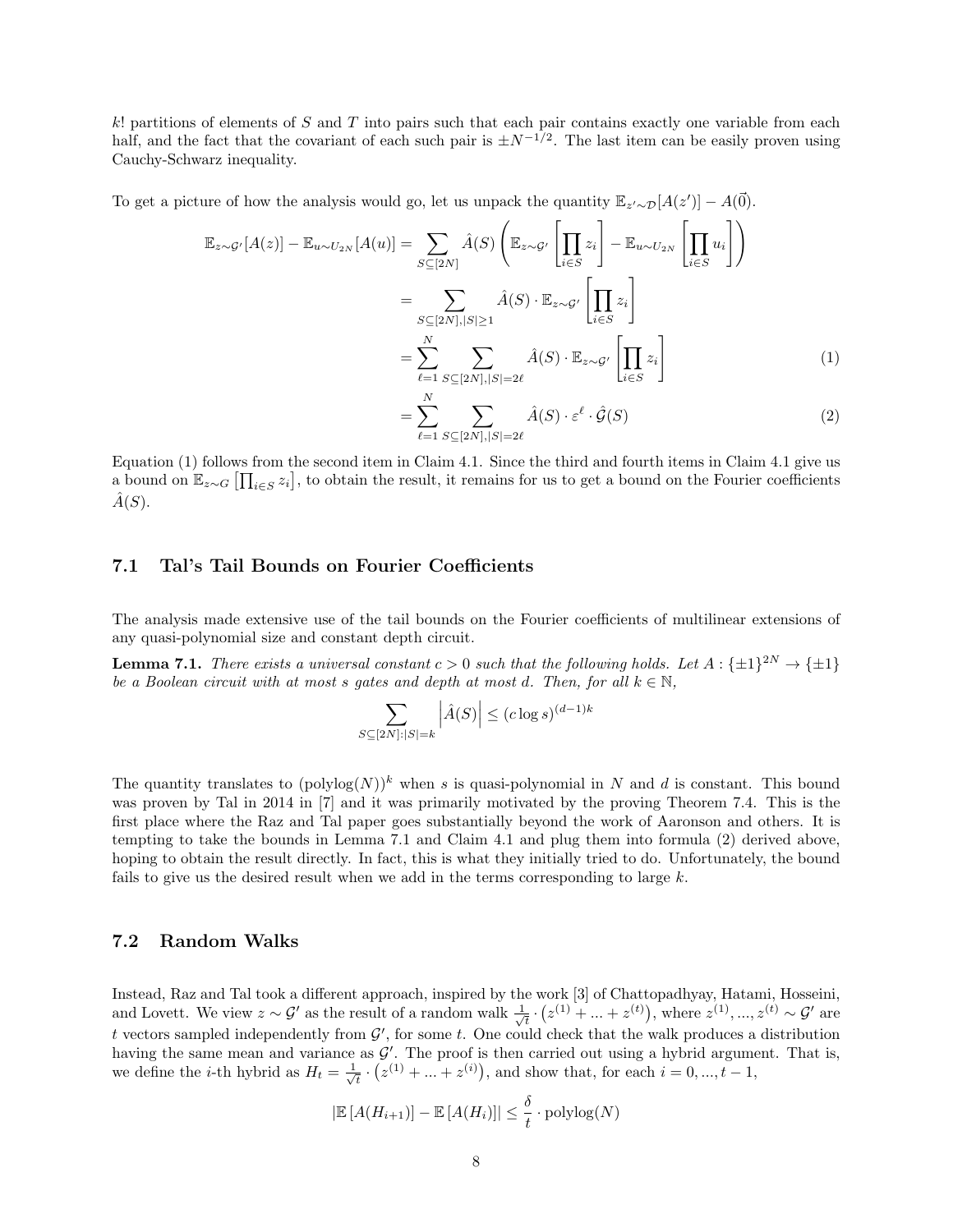for some suitable  $\delta$  which would give us the result.

#### 7.3 Proving the Main Theorem

With the general ideas in mind, we finally proceed to the actual proof of the result. As described above, we analyze the behaviour of A under each consecutive pairs of hybrids. We begin with a lemma that would allow us to take care of the base case, where  $i = 0$ . For vectors  $R, Q \in \mathbb{R}^{2N}$ , define  $R \circ Q \in \mathbb{R}^{2N}$  to be their point-wise product.

Claim 7.2. Let  $p \le 1/2$ . Let  $A: \{\pm 1\}^{2N} \rightarrow \{\pm 1\}$  be a Boolean circuit of size at most s and depth at most d, such that  $\sqrt{\epsilon}p \cdot (c \cdot \log s)^{d-1} \le 1/2$ . Let  $P \in [-p, p]^{2N}$ . Then,

$$
\left| \mathbb{E}_{z \sim \mathcal{G}'} \left[ A(P \circ z) \right] - A(\vec{0}) \right| \leq 3\varepsilon \cdot p^2 \cdot (c \cdot \log s)^{2(d-1)} \cdot N^{-1/2}
$$

*Proof.* Let  $q = \sqrt{\varepsilon} \cdot p \cdot (c \log s)^{d-1} \leq 1/2$ . Following a similar expansion as shown in the beginning of Section 7,

$$
\begin{split}\n\left| \mathbb{E}_{z \sim \mathcal{G}'} \left[ A(P \circ z) - A(\vec{0}) \right] \right| &= \left| \sum_{\emptyset \neq S \subseteq [2N]} \hat{A}(S) \cdot \left( \prod_{i \in S} P_i \right) \cdot \hat{\mathcal{G}}'(S) \right| \\
&\leq \sum_{\emptyset \neq S \subseteq [2N]} \left| \hat{A}(S) \right| \cdot p^{|S|} \cdot \sqrt{\varepsilon}^{|S|} \cdot \left| \hat{\mathcal{G}}(S) \right| \\
&= \sum_{k=1}^{2N} \left( \left( \sqrt{\varepsilon} p \right)^k \cdot \sum_{S \subseteq [2N], |S| = k} \left( \left| \hat{A}(S) \right| \cdot \left| \hat{\mathcal{G}}(S) \right| \right) \right) \\
&\leq \sum_{k=1}^{2N} \left( \left( \sqrt{\varepsilon} p \right)^k \cdot \left( \max_{S : |S| = k} \left| \hat{\mathcal{G}}(S) \right| \right) \cdot \sum_{S \subseteq [2N], |S| = k} \left( \left| \hat{A}(S) \right| \right) \right) \\
&\leq \sum_{k=1}^{2N} \left( \left( \sqrt{\varepsilon} p \right)^k \cdot \left( \max_{S : |S| = k} \left| \hat{\mathcal{G}}(S) \right| \right) \cdot \left( c \log s \right)^{(d-1)k} \right) \qquad \text{(by Lemma 7.1)} \\
&= \sum_{k'=1}^{N} \left( q^{2k'} \cdot \left( \max_{S : |S| = 2k'} \left| \hat{\mathcal{G}}(S) \right| \right) \right) \\
&= \sum_{k'=1}^{\lfloor n/2 \rfloor} \left( q^{2k'} \cdot \left( \max_{S : |S| = 2k'} \left| \hat{\mathcal{G}}(S) \right| \right) \right) + \sum_{k' = \lfloor n/2 \rfloor + 1} \left( q^{2k'} \cdot \left( \max_{S : |S| = 2k'} \left| \hat{\mathcal{G}}(S) \right| \right) \right) \\
&\leq \sum_{k'=1}^{\lfloor n/2 \rfloor} \left( q^{2k'} \cdot k' \cdot N^{-k'/2} \right) + \sum_{k' = \lfloor n/2 \rfloor +
$$

 $\Box$ 

The next claim takes care of the case for  $1 \leq t-1$ . Its proof makes use of the fact that  $AC^0$  circuits are closed under restrictions.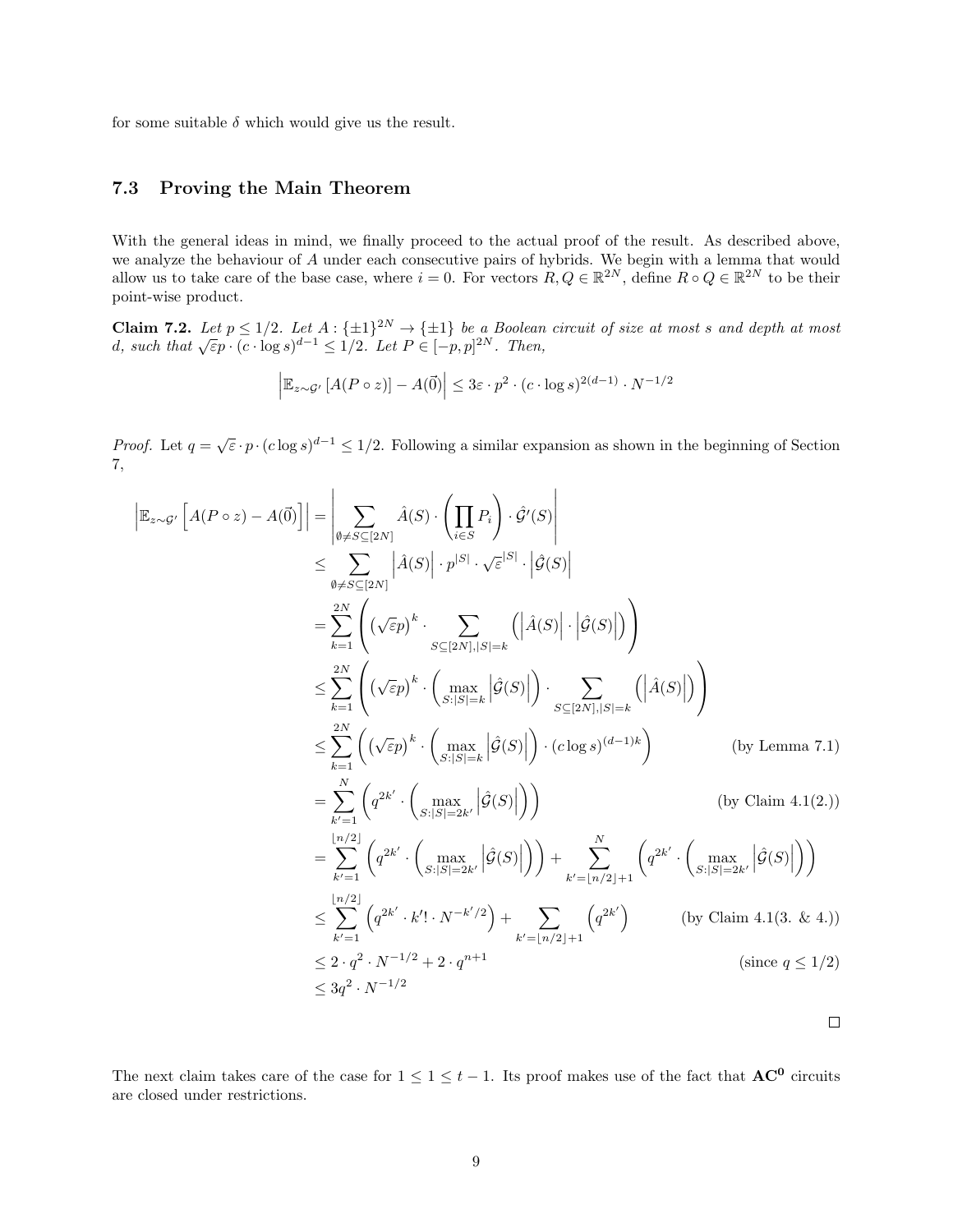**Claim 7.3.** Let  $p \leq 1/4$ . Let  $A : \{\pm 1\}^{2N} \rightarrow \{\pm 1\}$  be a Boolean circuit of size s and depth d, such that  $\sqrt{\varepsilon}p \cdot (c \cdot \log s)^{d-1} \leq 1/4$ . Let  $z_0 \in [-1/2, 1/2]^{2N}$ . Then,

$$
|\mathbb{E}_{z \sim \mathcal{G}'} \left[ A(z_0 + p \cdot z) \right] - A(z_0)| \leq 12\varepsilon \cdot p^2 \cdot (c \cdot \log s)^{2(d-1)} \cdot N^{-1/2}
$$

Proof. The proof is based on (the brilliant technique of) random restriction. Intuitively, we want to reduce this case to the case where  $i = 0$ , and apply Claim 7.2. We start by defining a distribution,  $\mathcal{R}_{z_0}$ , for the random restriction, which depends (only) on  $z_0$ . A restriction  $\rho$  is sampled from  $\mathcal{R}_{z_0}$  as follow: for each entry  $i \in [2N],$ 

$$
\rho_i = \begin{cases} \text{sng}((z_0)_i) & \text{with probability } |(z_0)_i| \\ \ast & \text{otherwise} \end{cases}
$$

Next, we will define a (random) vector  $\tilde{z}$  from  $\rho$  for which we will use to compare with  $\vec{0}$ . Though this is not quite right – in truth, we will compare  $\tilde{z}$  with  $\vec{0}\vert_{\rho}$  (that is, we set each coordinate i of  $\vec{0}$  on which  $\rho_i \neq *$  to be  $\rho_i$  instead). We can think of this as shrinking the dimension of the hypercube and shifting the "center" to become  $\vec{0}\vert_{\rho}$ , thus allowing us to reduce the problem to Claim 7.2. We now make this precise.

Let  $\rho \sim \mathcal{R}_{z_0}$ . For any  $z \in \mathbb{R}^{2N}$ , define the vector  $\tilde{z} = \tilde{z}(z, \rho) \in \mathbb{R}^{2N}$  to be

$$
\tilde{z}_i = \begin{cases} \rho_i & \text{if } \rho_i \in \{\pm 1\} \\ P_i \cdot z_i & \text{otherwise} \end{cases}
$$

where  $P \in [-2p, 2p]^{2N}$  is defined by  $P_i = p \cdot \frac{1}{1-|(z_0)_i|}$ . Observe that each coordinate  $\tilde{z}_i$  is independent of the other coordinates, and its expected value is

$$
\mathbb{E}_{\rho \sim \mathcal{R}_{z_0}} [\tilde{z}_i] = |(z_0)_i| \cdot \text{sgn} ((z_0)_i) + (1 - |(z_0)_i|) \cdot P_i \cdot z_i
$$
  
=  $(z_0)_i + p \cdot z_i$ 

Hence,

$$
\mathbb{E}_{\rho \sim \mathcal{R}_{z_0}} [A(\tilde{z})] = \sum_{S \subseteq [2N]} \hat{A}(S) \cdot \mathbb{E}_{\rho \sim \mathcal{R}_{z_0}} \left[ \prod_{i \in S} \tilde{z}_i \right]
$$
  
\n
$$
= \sum_{S \subseteq [2N]} \hat{A}(S) \cdot \prod_{i \in S} \mathbb{E}_{\rho \sim \mathcal{R}_{z_0}} [(\tilde{z}_i)]
$$
 (by independence)  
\n
$$
= A(z_0 + p \cdot z)
$$

Let  $z \sim \mathcal{G}'$ , then

$$
|\mathbb{E}_{z \sim \mathcal{G}'} [A(z_0 + p \cdot z)] - A(z_0)| = \left| \mathbb{E}_{z \sim \mathcal{G}'} \mathbb{E}_{\rho \sim \mathcal{R}_{z_0}} \left[ A(\tilde{z}(z, \rho)) - A(\tilde{z}(\vec{0}, \rho)) \right] \right|
$$
  

$$
\leq \mathbb{E}_{\rho \sim \mathcal{R}_{z_0}} \left[ \left| \mathbb{E}_{z \sim \mathcal{G}'} [A(\tilde{z}(z, \rho))] - A(\tilde{z}(\vec{0}, \rho)) \right| \right]
$$
  

$$
= \mathbb{E}_{\rho \sim \mathcal{R}_{z_0}} \left[ \left| \mathbb{E}_{z \sim \mathcal{G}'} [A \upharpoonright_{\rho} (P \circ z)] - A \upharpoonright_{\rho} (\vec{0}) \right| \right]
$$

Notice that  $A\upharpoonright_{\rho}$  is again a multilinear function and how its  $A\upharpoonright_{\rho}(\vec{0})$  value, i.e. its "center" value, has shifted because of the restriction  $\rho$ . This allows us to apply Claim 7.2, replacing A with  $A|_{\rho}$ , and using the fact that  $P \in [-2p, 2p]^{2N}$  and the assumption  $\sqrt{\varepsilon p} (c \cdot \log s)^{d-1} \le 1/4$ , we get,

$$
\leq \mathbb{E}_{\rho \sim \mathcal{R}_{z_0}} \left[ 3\varepsilon (2p)^2 \cdot (c \log s)^{2(d-1)} \cdot N^{-1/2} \right]
$$
  

$$
\leq 3\varepsilon (2p)^2 \cdot (c \log s)^{2(d-1)} \cdot N^{-1/2}
$$
 (by averaging)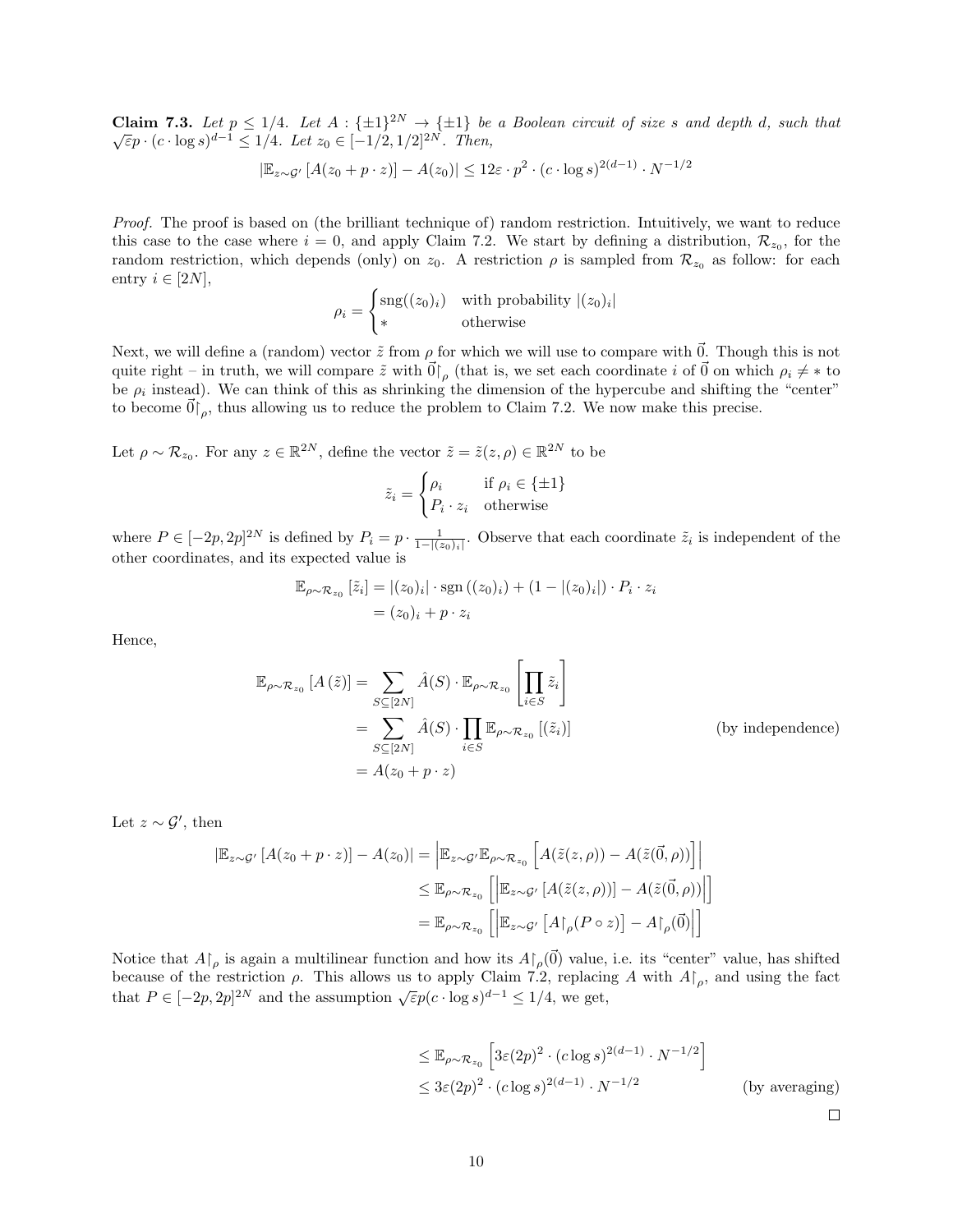It is worthwhile to re-read the proof of Claim 7.3 to understand what is really going on and the point of using the random restriction.

We conclude this section with the proof of Theorem 7.4, which sums up the results we have discussed so far and completes the puzzle.

Proof (Theorem 7.4). The proof made use of Claim 7.3 about the random walk, Claim 5.3 about  $\mathcal{G}'$  versus its truncated version, and the fact that the walk at each step remains within the subcube  $[-1/2, 1/2]^{2N}$  with high probability (this allows us to apply Claim 7.3!).

Let  $t = N$  be the number of steps in the walk and let  $p = 1/2$ √ t. Without loss of generality, assume that Let  $t = N$  be the number of steps in the walk and let  $p = 1/\sqrt{t}$ . Without loss of generality,<br> $\sqrt{\epsilon} \cdot (c \cdot \log s)^{d-1} \leq \frac{1}{4} \cdot N^{1/4}$  (for otherwise the inequality in the Theorem holds trivially), then

$$
p \cdot \left(\sqrt{\varepsilon} \cdot (c \cdot \log s)^{d-1}\right) \le \frac{1}{4} \cdot N^{-1/4} \le 1/4
$$

For  $0 \leq i \leq t$ , let  $H_i$  be as defined in Section 7.2. Note that  $\frac{H_i}{p\sqrt{i}} \sim \mathcal{G}'$ , and for each  $j \in \{1, ..., 2N\}$ ,  $(H_i)_j \sim \mathcal{N}(0, p^2 i \varepsilon)$ . Let  $E_i$  be the event that  $H_i \in [-1/2, 1/2]^{2N}$ . Using the bound for Gaussian distribution,

$$
\mathbb{P}[E_i] \ge 1 - \sum_j \mathbb{P}[|H_i| \ge 1/2]
$$
 (by union bound)  
\n
$$
\ge 1 - \sum_j \mathbb{P}[|\mathcal{N}(0,\varepsilon)| \ge 1/2]
$$
  
\n
$$
\ge 1 - 2N \cdot e^{-1/(8\varepsilon)}
$$
 (by bounds on Gaussian)  
\n
$$
\ge 1 - 2N^{-2}
$$

Conditioned on  $E_i$ , we analyze the difference  $\left| \mathbb{E}[A(\text{trnc}(H_{i+1})) | E_i] - \mathbb{E}[A(\text{trnc}(H_i)) | E_i] \right|$ .

$$
\left| \mathbb{E}[A(\text{trnc}(H_{i+1})) | E_i] - \mathbb{E}[A(\text{trnc}(H_i)) | E_i] \right| \le \left| \mathbb{E}[A(\text{trnc}(H_{i+1})) | E_i] - \mathbb{E}[A(H_{i+1}) | E_i] \right| + \left| \mathbb{E}[A(H_{i+1}) | E_i] - \mathbb{E}[A(\text{trnc}(H_i)) | E_i] \right|
$$
  

$$
\le 8 \cdot N^{-2} + 12\varepsilon \cdot p^2 \cdot (c \cdot \log s)^{2(d-1)} \cdot N^{-1/2}
$$

where the last inequality is obtained from applying Claim 5.3 to the first term (with  $z_0 = H_i$ ,  $p_0 = 1/2$  and  $p = 1\sqrt{t} < 1/2$ , using the fact that  $H_i \in [-p_0, p_0]^{2N}$  and applying Claim 7.3 to the second term. Together, since  $A(\text{trnc}(H_{i+1})) + A(\text{trnc}(H_i)) \leq 2$ ,

$$
|\mathbb{E}[A(\text{trnc}(H_{i+1}))] - \mathbb{E}[A(\text{trnc}(H_i))]|\leq 8 \cdot N^{-2} + 12\varepsilon \cdot p^2 \cdot (c \cdot \log s)^{2(d-1)} \cdot N^{-1/2} + 2 \cdot \Pr[\bar{E}]
$$
  

$$
\leq 12 \cdot N^{-2} + 12\varepsilon \cdot p^2 \cdot (c \cdot \log s)^{2(d-1)} \cdot N^{-1/2}
$$

Finally,

$$
\left| \mathbb{E}_{z' \sim \mathcal{D}}[A(z')] - A(\vec{0}) \right| \le t \left( 12 \cdot N^{-2} + 12\varepsilon \cdot p^2 \cdot (c \cdot \log s)^{2(d-1)} \cdot N^{-1/2} \right)
$$
  
= 12 \cdot N^{-1} + 12\varepsilon \cdot (c \cdot \log s)^{2(d-1)} \cdot N^{-1/2}  

$$
\le 32\varepsilon \cdot (c \cdot \log s)^{2(d-1)} \cdot N^{-1/2}
$$

# 8 Open Questions

In this section, we indicate some questions left open by Raz and Tal's result.